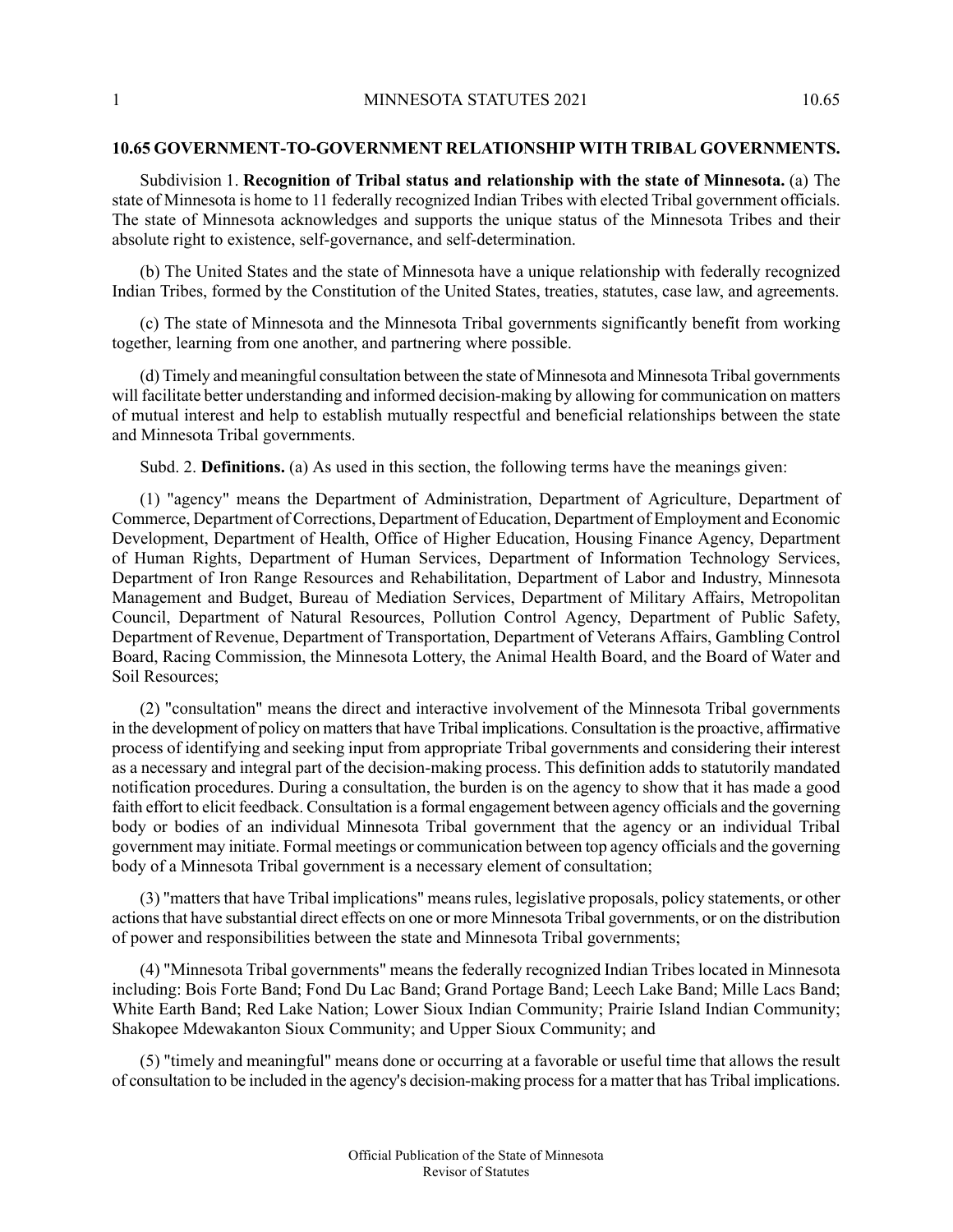10.65 MINNESOTA STATUTES 2021 2

Subd. 3. **Consultation duties.** (a) An agency must recognize the unique legal relationship between the state of Minnesota and the Minnesota Tribal governments, respect the fundamental principles that establish and maintain this relationship, and accord Tribal governments the same respect accorded to other governments.

(b) An agency must, in consultation with Minnesota Tribal governments, implement Tribal consultation policies to comply with this section and guide the agency's work with Minnesota Tribal governments, and must submit these policies to the governor and lieutenant governor. Tribal consultation policies should address the communication protocols for each Minnesota Tribal government, which should be developed in coordination with representatives of each Minnesota Tribal government. An agency must update the Tribal consultation policies as often as required in order to facilitate timely and meaningful consultation, but no less than biannually.

(c) Consultation under this section is a duty of an agency to consult with the governing body or bodies of each individual Minnesota Tribal government. Coordination with groups or entitiesthat have representation on some or all of the governing bodies of the Minnesota Tribal governments, such as the Minnesota Indian Affairs Council or the Minnesota Chippewa Tribe, is encouraged but does not satisfy an agency's duty to consult with individual Minnesota Tribal governments on matters that have Tribal implications. If a matter has implications for one Minnesota Tribal government, but not others, the agency's duty is to only consult those Minnesota Tribal governments affected.

(d) An agency must consult with each Minnesota Tribal government at least annually, and as often as is required to address matters that have Tribal implications.

(e) An agency must consult with Minnesota Tribal governments on legislative and fiscal matters that affect one or all Minnesota Tribal governments or their members to identify priority issues in order to allow agencies to proactively engage Minnesota Tribal governments in the agency's development of legislative and fiscal proposals in time for submission into the governor's recommended budget and legislative proposals each year.

(f) An agency must develop and maintain ongoing consultation with the Minnesota Tribal governments related to matters that have Tribal implications. Agencies must consider the input gathered from Tribal consultation into their decision-making processes, with the goal of achieving mutually beneficial solutions.

(g) An agency and a Minnesota Tribal government may agree that a formal consultation is not necessary for a given year on a given matter that has Tribal implications, and the agency must keep a written record of this decision.

(h) The prospective duty to consult does not apply to action on a matter that has Tribal implications if immediate action is required to address a present and immediate threat to the health, safety, or welfare of Minnesota citizens. For these actions, every effort should be made to communicate, and formal consultation should occur as soon as possible. The duty to consult also does not apply to criminal proceedings or other investigations or legal proceedings that prohibit an agency from disclosure.

(i) An agency must designate a Tribal liaison to assume responsibility for implementation of the Tribal consultation policy and to serve as the principal point of contact for Minnesota Tribal governments. The Tribal liaison must be able to directly and regularly meet and communicate with the agency's commissioner and deputy and assistant commissioners in order to appropriately conduct government-to-government consultation and cooperation.

(j) The state has instituted Tribal-state government relations training, which is the foundation and basis of all other Tribal government relations training sources. All agencies must direct certain staff to complete